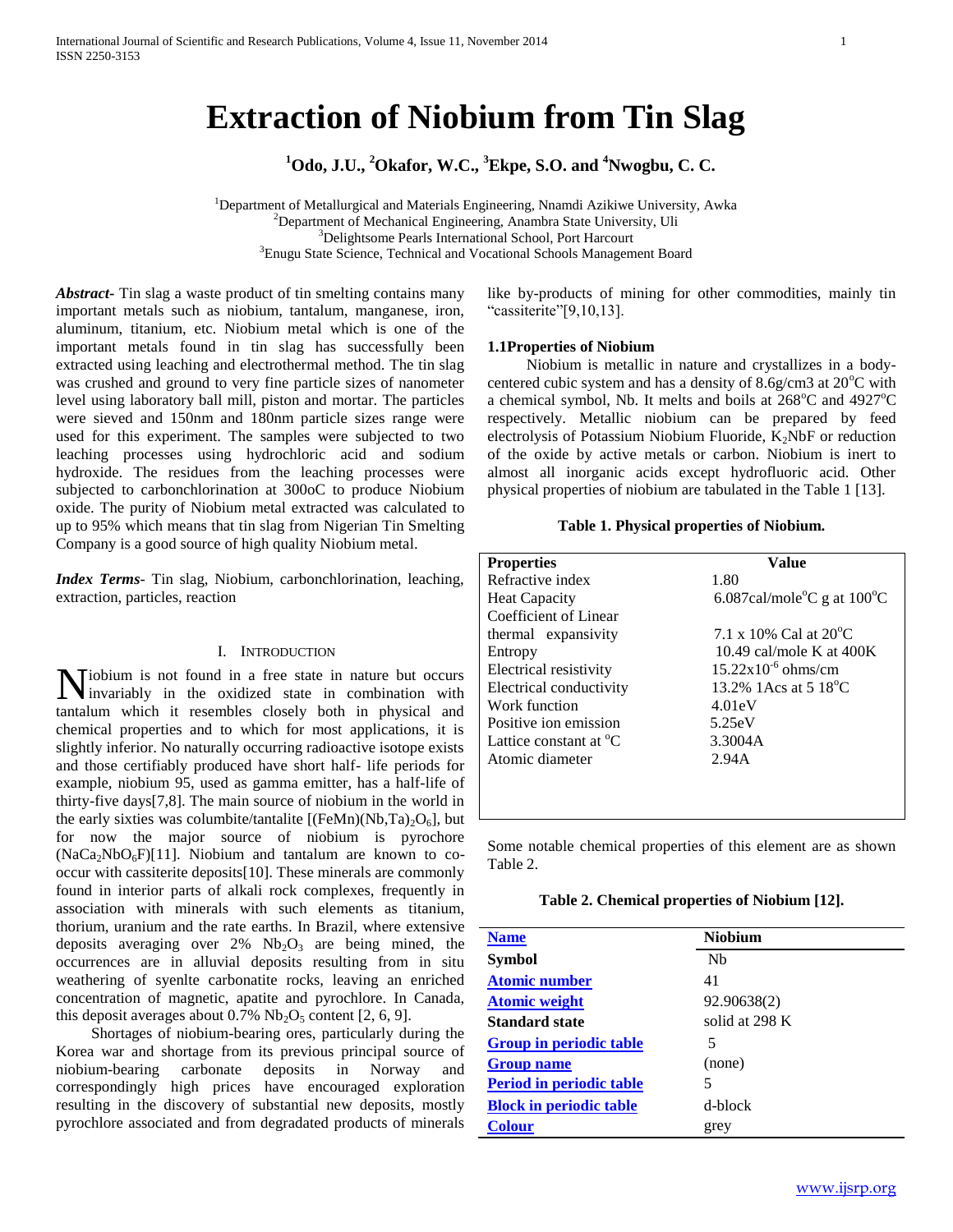| <b>CSA Registry ID</b> | 7440-03 -1 |
|------------------------|------------|
| <b>Classification</b>  | Metallic   |

 The purity of the sample affects these physical properties. The cold worked metal has strength in the range from 75,000 to 150,000 psi, whereas the values for annealed specimen are 48,000 - 59,00 psi with an elongation as high as 49% and hardness of less than 40 Rockwell E. Strain-aging occurs within the temperature range  $300 - 495^{\circ}$ C. The main difference between niobium and tantalum are in their physical properties.

 Niobium resembles tantalum very closely in its properties and is only slightly in most cases in resistance to chemical attack. It is soft and ductile when pure and is contaminated in industrial atmospheres and unattacked by most gases below 200°C. At  $350^{\circ}$ C it will start to oxidized in air and more readily in oxygen. It exhibits a predominant and highest valence of  $5<sup>+</sup>$  but values of  $3<sup>+</sup>$  and  $4<sup>+</sup>$  are also well known. It reacts with nitrogen above  $300^{\circ}$ C and is embrittled by hydrogen above  $25^{\circ}$ C but nascent embritttlement can occur at room temperature. Fluorine and hydrofluoric acid gas also react with niobium metal. At ordinary temperatures niobium will completely resist acid, and it is not affected by mixed attack by mixture of acids such as aqua regia. There is measurable attack on constant- boiling mixture of hydrochloric acid at the boiling point and by concentrated sulfuric acid at  $50^{\circ}$ C but well above  $175^{\circ}$ C the concentrated acid dissolves the metal completely. The attack on this metal by hydrofluoric acid can be increased by adding nitric acid or hydrogen peroxide. Niobium has affinity for oxygen at elevated temperature [1, 2, 3].

## **1.2 Applications of Niobium**

 Niobium can be applied in various forms to achieve its proper use. Despite its cost and difficulty in extraction, its properties permit it to be applied as follows: nuclear power reactor, boiling water reactor, super conductivity, chemical resistance, fast fuel breeder reactor, jet engine, boilers, and missile motors production, production of austenitic stainless steels, etc.

Although niobium is somewhat inferior in chemical resistance, it may well replace tantalum for less exacting duties, such as for the lining of some chemical plant, as its density is half that of tantalum, whereas the cost of as rolled sheet or in fabricated form is almost the same on a weight basis.

 Niobium metal can be formed and fabricated by practically all-metallurgical and engineering techniques and is available as ingots, bars, rods, and wires. As niobium has such affinity for oxygen and nitrogen cold-working is rarely feasible. Annealing in vacuum or in an inert atmosphere of argon or helium at 130 -  $140^{\circ}$ C and recrystallization at the temperature, it is possible to work- hardened a work-piece of niobium metal. The scrap can be converted back to powder by grinding after embrittlement in hydrogen or, if sufficiency ductile be pressed into bar- shaped bales and used as feedstock in an electro-beam melting furnace. Its powders are used to make consumable electrode.

 Ferro niobium is one of the master niobium - bearing alloys. It can be produced from its bearing ore. It is used to improve the quality of structural steels. It is effective as a grain refiner and increases yield and tensile strengths. Its compounds are used in the coatings of electrodes used for welding stabilized stainless and alloy steels. Niobium in the form of ferroalloy containing about 55% Nb is used extensively in the manufacture of austenitic stainless steel to inhibit intergranular corrosion caused by the precipitation of chromium carbide at the grain boundaries. It is twice as effective as tantalum which is also present in the ferroalloy up to 8% due to lesser atomic weight. To be effective, it is added so that the niobium content is ten times that of the carbon.

 The exhibitition of the super conductivity by niobium permits its application in radar applications as a superconductive electronic device used in general field of cryogenics.

Niobium I, thermal neutron - capture cross section value and chemical attack resistance made it suitable for use for the design of nuclear power reactor and alloyed with zinconium it is used in experimental boiling water reactor. Its alloy with vanadium is used as the fuel cladding material in the fast breeder reactor. Niobium and tantalum are used to replace carbon as the filaments in early days in incandescent electric lamps only to be superceeded by use of tungsten after few years later[4, 5, 12].

## **1.3 Extraction of Niobium**

Most commercial extraction and refining processes for the preparation of niobium consist of series of distinct operations listed below but sometimes more than one step can be carried out as a single operation.

- The opening of ores and the distribution of the metallic components.
- The separation of niobium from tantalum and other components.
- The preparation of a pure niobium compound (halide, salt or oxide).
- The reduction to metallic niobium.
- The refining, consolidation and fabrication of the metal.

 The ores of niobium and tantalum are extremely stable and considerable energy is required to open them. This can be effectively achieved by direct attack with 70-80% hydrofluoric acid with or without the addition of nitric acid. In graphite - lined vessels fitted with reflux devices to minimize acid losses of well over 90%, this feat can be achieved by using concentrated sulphuric acid(9%  $H_2SO_4$ ) at temperatures of 300 - 400<sup>o</sup>C will attack finely ground columbite and most ores which contain niobium. The reaction is exothermic and is best carried out in vessels made of iron or silicon - iron. The product must be hydrolyzed with an excess water to precipitate the earth acids which after filtration, can be dissolved readily in hydrofluoric acid.

 The extraction is concluded after benefaction processes through fractional crystallization of their complex fluorides method, aluminothermic method, carbothermic method and electronic method. In 1957, niobium powder was prepared by reaction of niobium pentachloride with hydrogen at  $650^{\circ}$ C or by electrolysis of niobium fluoride or niobium chloride from a molten alkali halide bath[5, 6, 8]. The principal process for producing niobium metal at present is based on the aluminothermic of the pentoxide. A massive regulus containing approximately 2% aluminum and 1% oxygen is obtained by this exothermic reaction in a sealed refractory - lined open crucible. The heat of the reaction is sufficient to yield liquid niobium and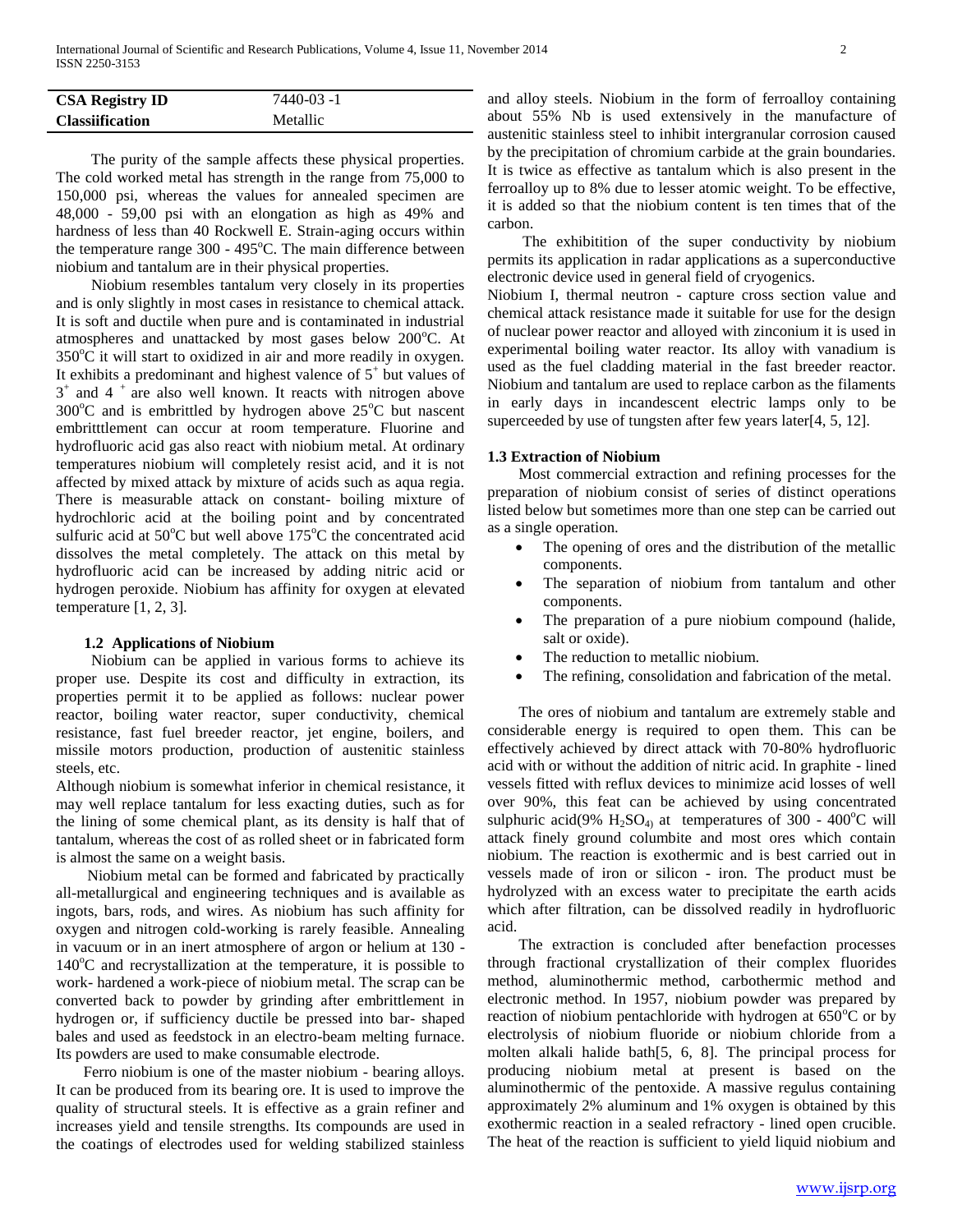aluminum products that are immiscible and are separated before solidifying. The volatile aluminum, nitrogen and oxide impurities are subsequently removed by electron - beam melting. Slag resulting from the treatment of tin ores often contain useful quantities of niobium but also include large proportion of silica which makes extraction uneconomic if dissolution in hydrofluoric acid is to be used. A process is claimed whereby silica can be eliminated by using aqueous alkali under pressure followed by acid leaching. Substantial quantities of the slag are also treated by reduction with carbon in an electric furnace to give a mixture of the carbides of the metals present. A synthesis ore can then be prepared by calcinations. Initially, conventional methods used for the extraction niobium from tin slag consist of full dissolution with HF,  $HF^+$ ,  $H_2SO_4$  or smelting in electric furnaces. Currently, these processes are limited either by economic or by environmental considerations [3, 4, 5].

#### II. MATERIALS AND METHODS

 The slag was subjected to an impact crusher to reduce the size in order to boast subsequent reaction. Following the crushing process, grinding was instigated to further reduce the size of the lumps. This was done with a pestle and mortar. The ground slag was sieved in grates and sieves with calibrated openings. The sample was subjected to leaching after it had been screened. The beneficiation process itself produced valuable component released in form of concentrates while the impurities were removed as tailings.

 In the case of this research sample, this un-reactive nature of niobium was essentially utilized in the process. Its low tendency to be attacked by the leaching reagent enabled its dissociation from other component during beneficiation thus upgrading its valuable portion to promote its extractability. The beneficiation was performed as thus:

25g of two sieved sizes  $0.18$ mm  $>$  samples  $> 0.015$ mm and 0.15mm (150nm) were measured into two different beakers A and B respectively. A 50ml of con hydrochloric acid, HCl was measured into the two beakers. The following reactions were observed.

Reaction 1:- On introduction of samples  $\langle 0.018 \text{mn} \rangle$ 0.150mm into beaker B, a violent corrosive reaction which lasted for about 45 minutes was observed releasing a fume of pungent, unpleasant yellowish green gas which was identified as chlorine. This reaction left the beaker stained.

 Reaction 2: In the case of beaker A with samples,  $0.015$ mm  $< 0.15$ mm a less violent corrosive reaction compared to that of beaker B was observed with release of release of lesser fumes. The reaction lasted for about 90 minutes only. The beaker which was occasionally agitated was observed to have been stained.

The possible reactions within the leaching stage were as follows. First degree leading with hydrcloric acid, HCl that yields the low grade concentrates.

| $Nb_2O_5 + HCl + H_2O$        | $\rightarrow$ 2NbO <sub>2</sub> Cl + 2H <sub>2</sub> O                   |
|-------------------------------|--------------------------------------------------------------------------|
| $Ta_2O_5 + HCl + H_2O$        | $2TaO_2Cl + 2H_2O$                                                       |
| $MnO2 + 4HCl + H2O$           | $\longrightarrow$ MnCl <sub>2</sub> + 2H <sub>2</sub> O                  |
| FeO + 4HCl + H <sub>2</sub> O | $\rightarrow$ FeCl <sub>2</sub> + 3H <sub>2</sub> O +Cl <sub>2</sub> (g) |
| $CaO + 2HCl + 2H2O$           | $\triangle$ CaCl <sub>2</sub> + 2H <sub>2</sub> O                        |
| $SiO2 + 4HCl + 2H2O$          | $\rightarrow$ SiCl <sub>4</sub> + 3H <sub>2</sub> O                      |
| $Al_2O_5 + 6HCl + 2H_2O$      | $\rightarrow$ 2AlCl <sub>5</sub> + 4H <sub>2</sub> O (fluxing action)    |
| $TiO2 + 4HCl + H2O$           | $\rightarrow$ TiCl <sub>4</sub> + 3H <sub>2</sub> O                      |
| $SnO2 + 4HCl + H2O$           | $\rightarrow$ 3SnCl <sub>4</sub> + 3H <sub>2</sub> O                     |
|                               |                                                                          |

 At the end of the reaction the contents of both beakers were filtered and the residues were divided into two parts and each part was subjected to a second degree leaching with concentrated sodium hydroxide, NaOH. 50ml of concentrated NaOH was introduced into the beaker containing the two different residues. At about 10 minutes later, a non-violent corrosive reaction was observed and a fairly pungent unpleasant odour different from chlorine was released. This was also observed on the other sample after 20 minutes. The reaction which was left for 48 hours before filtration turned the sample greenish. The residue hereby obtained was treated with de-ionized water and dried over a Bunsen burner.

 Second degree of leaching with NaOH, that is subsequent leaching of low grade concentrate with NaOH.

| $2Nb2OC1 + 2NaOH + H2O$                                                | $Nb2O5 + 2NaCl + 2H2O$               |
|------------------------------------------------------------------------|--------------------------------------|
| $2TaO_2OCl + 2NaOH + H_2O$ $\longrightarrow$ $Ta_2O_5 + 2NaCl + 2H_2O$ |                                      |
| $MnCl2 + 2NaOH + H2O$                                                  | $MnO + 2NaCl + 2H2O$<br>$\mathbf{R}$ |
| $FeCl2 + 2NaOH + H2O$<br><b>Contract Contract</b>                      | $FeO + 2NaCl + 2H2O$                 |
| $CaCl2 + 2NaOH + H2O$                                                  | $CaO + 2NaCl + 3H2O$                 |
| $SiCl_4 + 4NaOH + H_2O$                                                | $SiO2 + 4NaCl + 4H2O$                |
| $2AICI_3 + 6NaOH + H_2O$                                               | $Al_2O_3 + 6NaCl + 3H_2O$            |
| $SnCl4 + 4NaOH + H2O$                                                  | $SnO2 + NaCl + 3H2O$                 |

 The extraction of niobium from niobium oxide was conducted by eletrothermally heating the sample in a round bottom flask which was air tight and accommodated an inlet and openings. The inlet permits the samples; concentrates of A and B to come in contact with  $N_2$ ,  $Cl_2$  and CO which were passed into a container while the flask was being heated. This heating of the two separate concentrates elapsed over 100 minutes with that of A releasing a vapour of  $Nb<sub>2</sub>O<sub>5</sub>$  at a faster time to the outlet via a fractionating column. The condensate was dried and it yielded silver white powder which is the colour of niobium. This was later analyzed using Atomic Absorption Spectrometer (AAS) and gave a value of 78.8% of  $Nb<sub>2</sub>O<sub>5</sub>$ 

## III. RESULTS AND DISCUSSION

**Table 3.1 Chemical compositions of raw tin slag residues of first and second leaching processes.**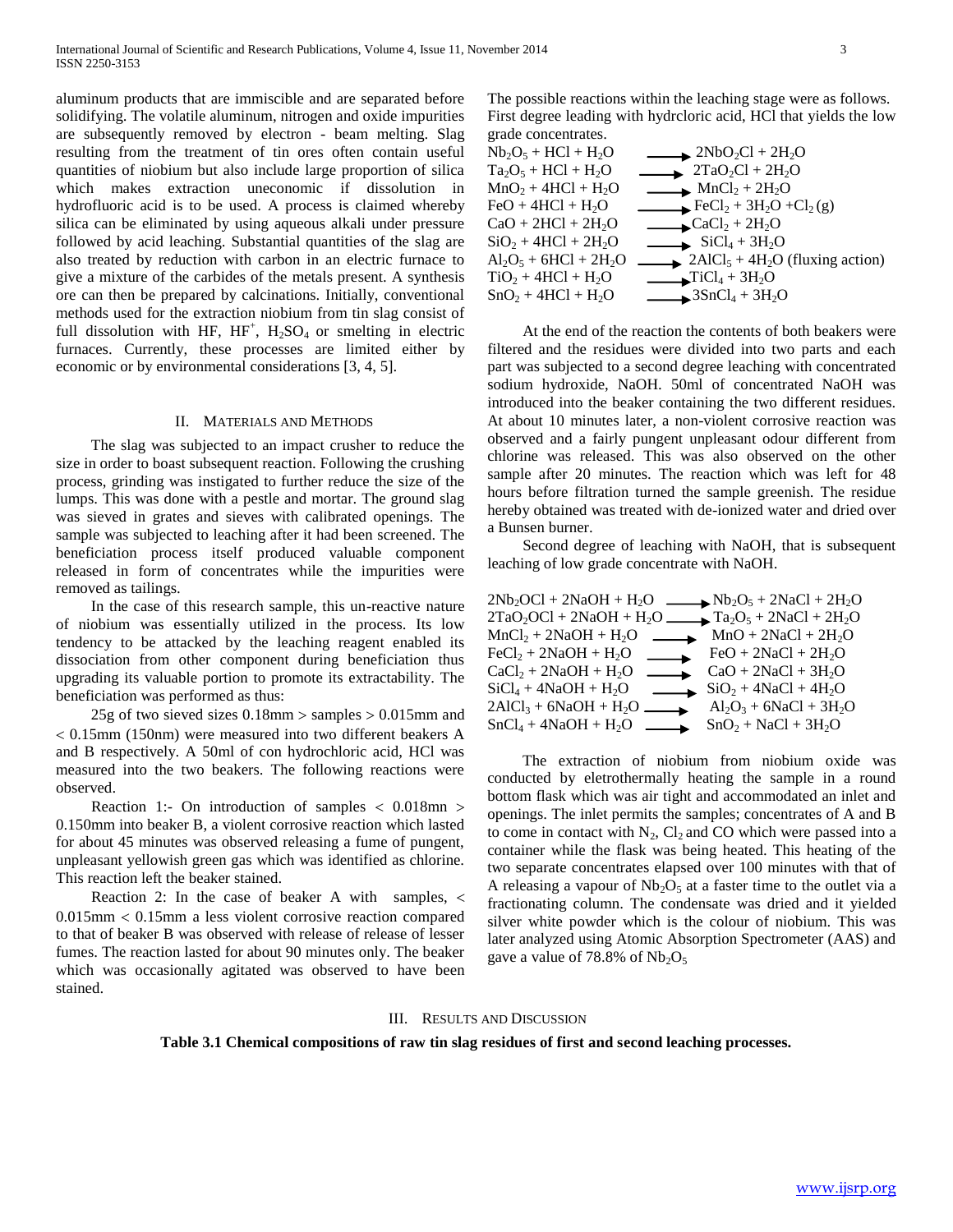International Journal of Scientific and Research Publications, Volume 4, Issue 11, November 2014 4 ISSN 2250-3153

| Oxide/<br>Compound             | Raw Tin Slag | 1 <sup>st</sup><br>Leaching<br>with $HCI(<0.150$<br>particle<br>mm)<br>size | 1 <sup>st</sup><br>Leaching<br>with<br>HC <sub>1</sub><br>$(>0.150$ mm but $<$<br>$0.180$ mm)<br>particle size | $2^{\overline{\text{nd}}}$<br>Leaching<br>with<br>$NaOH(0.150mm) particle size$ | 2 <sup>nd</sup><br>Leaching<br>with<br>NaOH(>0.150m)<br>m but $< 0.180$<br>particle<br>mm)<br>size |
|--------------------------------|--------------|-----------------------------------------------------------------------------|----------------------------------------------------------------------------------------------------------------|---------------------------------------------------------------------------------|----------------------------------------------------------------------------------------------------|
| $Al_2O_3$                      | 5.10         | 2.90                                                                        | 2.40                                                                                                           | 0.17                                                                            | 2.10                                                                                               |
| $Ta_2O_5$                      | 20.8         | 31.9                                                                        | 25.6                                                                                                           | 59.1                                                                            | 42.2                                                                                               |
| PbO                            | 2.50         | 0.66                                                                        | 0.73                                                                                                           | 0.49                                                                            | 0.48                                                                                               |
| SnO <sub>2</sub>               | 0.37         | 0.30                                                                        | 0.30                                                                                                           | 0.15                                                                            | 0.22                                                                                               |
| FeO                            | 14.0         | 10.2                                                                        | 10.2                                                                                                           | 3.20                                                                            | 0.15                                                                                               |
| MgO                            | 1.20         | 0.50                                                                        | 0.54                                                                                                           | 0.25                                                                            | 0.50                                                                                               |
| Na <sub>2</sub> O              | 3.50         | 2.50                                                                        | 1.10                                                                                                           | 1.40                                                                            | 1.00                                                                                               |
| $K_2O$                         | 0.86         | 0.56                                                                        | 0.51                                                                                                           | 0.03                                                                            | 0.47                                                                                               |
| CaO                            | 2.80         | 0.40                                                                        | 0.36                                                                                                           | 0.16                                                                            | 0.25                                                                                               |
| Nb <sub>2</sub> O <sub>5</sub> | 14.1         | 16.1                                                                        | 15.3                                                                                                           | 28.4                                                                            | 23.25                                                                                              |
| MnO <sub>2</sub>               | 1.70         | 0.80                                                                        | 1.00                                                                                                           | 0.12                                                                            | 0.60                                                                                               |

 Note: Letter H signifies high grade leaching with HCl and NaOH while low grade leaching with only HCl is denoted with letter L. These results were obtained by a combination of metal analysis using of photometer wet analysis and atomic absorption spectrometer.

# **3.1 Summary Flow Chart**

 The summary to the process is as follows. Niobium extraction flow chart is as below.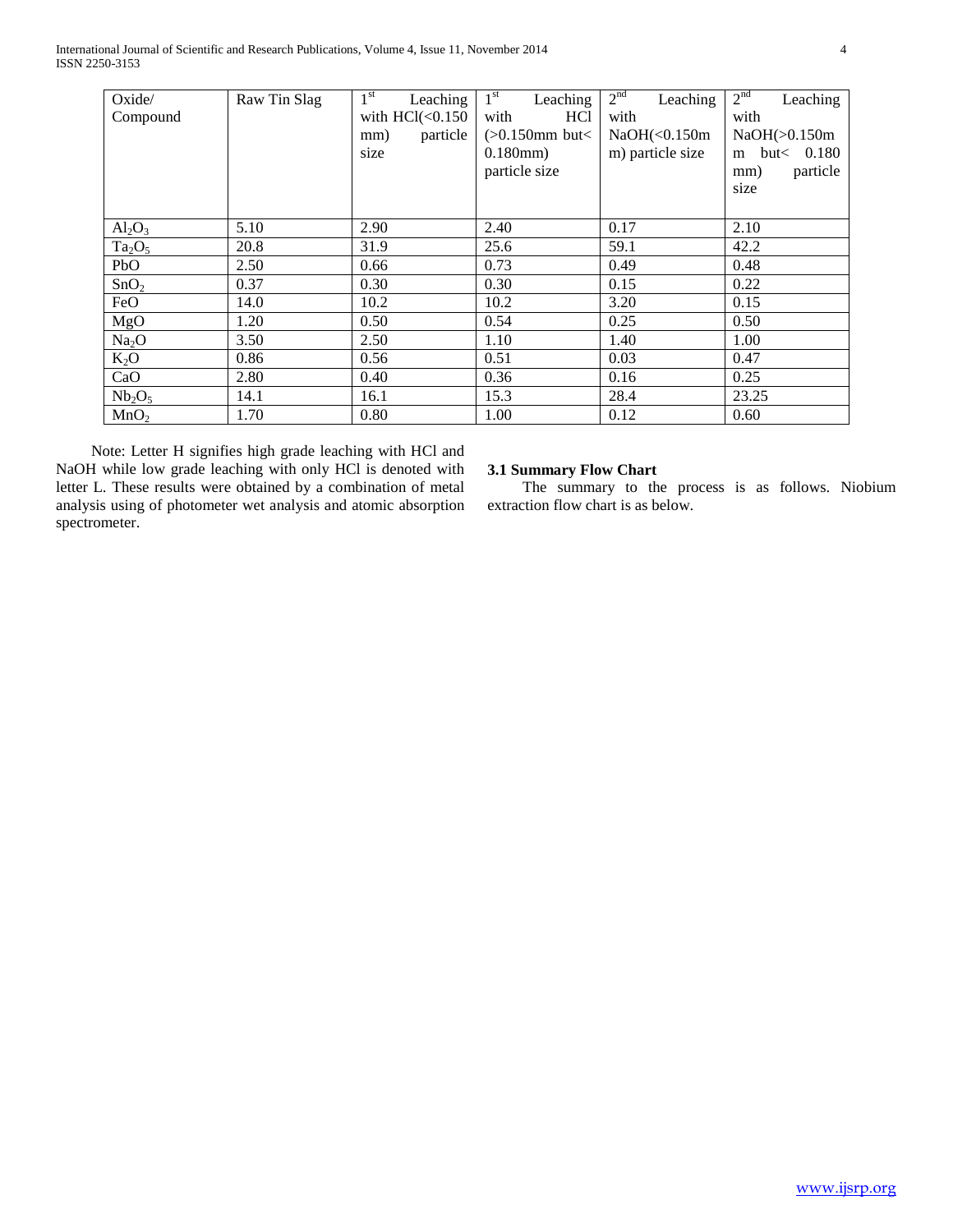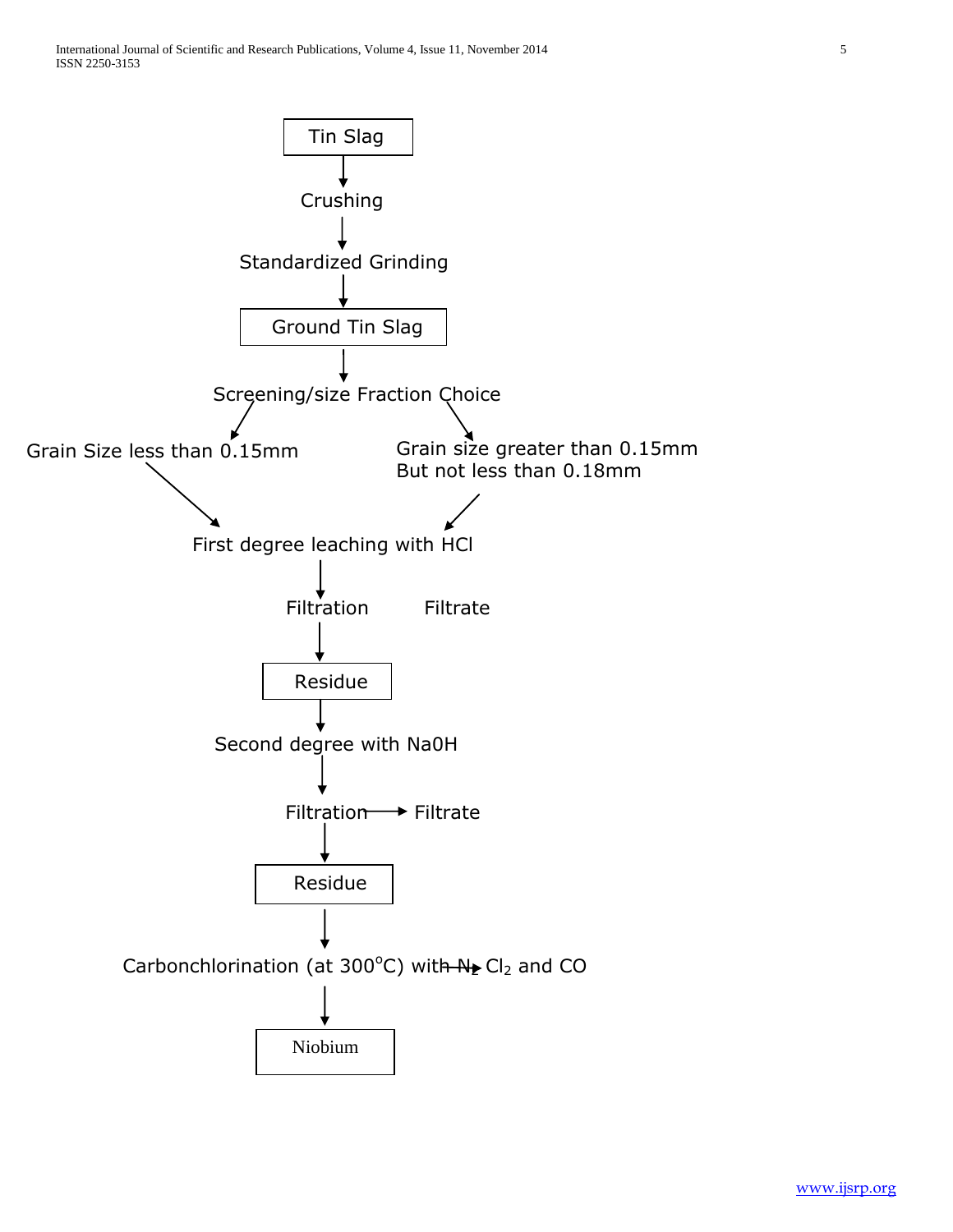The above Table shows the chemical composition of raw tin slag, residues from both first and second leaching process using hydrochloric acid and sodium hydroxide. From the result obtained the chemical composition of the raw tin slag obtained indicates that the slag has the following oxides: aluminium oxide  $(AI<sub>2</sub>O<sub>3</sub>)$ , tantalum oxide  $(Ta<sub>2</sub>O<sub>5</sub>)$ , iron oxide (FeO), lead oxide (PbO), magnesium oxide (MgO), tin oxide  $(SnO<sub>2</sub>)$ , sodium oxide (Na<sub>2</sub>O), potassium oxide (Ka<sub>2</sub>O), calcium oxide (CaO), niobium oxide ( $Nb<sub>2</sub>O<sub>5</sub>$ ), manganese oxide ( $MnO<sub>2</sub>$ ) and others as trace as its constituents..

 Two leaching processes were carried out to reduce the percentages of the unwanted minerals and hence increase that of tantalum oxide and niobium oxide. First leaching was carried out using hydrochloric acid and tin slag particles of particle sizes less than 0.15mm and those greater than 0.15mm and those greater than 0.15mm but less than 180mm. The use of hydrochloric acid in the first leaching process was for it to provide the necessary reactive surface on the sample since it provides hydrogen ions (oxonium) in aqueous solutions. This produced the proton necessary for exchange of the reaction activity and the chemical reduction/leaching. The second leaching process was carried out in concentrated sodium hydroxide using tin slag particle sizes of less than 0.15mm and those greater than 0.15mm but less than 0.18mm. Sodium hydroxide is an alkali or basic hydroxide soluble in water and gives hydroxide ions in aqueous solutions capable of accepting protons. On analysis of the results of the two leaching processes carried out, it was discovered that there were higher reduction of the unwanted oxide in the process carried out with bigger grain sizes, while the percentage of the unwanted oxide were decreasing while that of tantalum oxide and niobium oxide were increasing. The higher percentages of niobium oxide and tantalum oxide in the beaker with larger particle sizes indicates that the solution /leachants were able to penetrate in between the particles better and the removal of those unwanted particles were high because of higher reaction rate/activity. The percentages of tantalum oxide and niobium oxide recovered from the residues after the second leaching process were 59.1% and 28.4% respectively. The niobium oxide which is the wanted mineral was later subjected to wet process of extraction by washing and drying.

 After metallurgical extraction process, analysis of the residue using Atomic Absorption Spectrometer (AAS) showed that 78.8% of Niobium oxide was obtained. The 78.8% of niobium oxide was then subjected to mathematical calculation using molecular formular and atomic weights of the elements contained by oxide thus:

Obtained %  $Nb_2 O_5 = 78.8%$ 

The atomic weight of the constituents of  $Nb<sub>2</sub> O<sub>5</sub>$  equals:  $Nb = 93g$  $O_2 = 16g$  with respect to the atomic hydrogen weight.

Molar mass of Nb<sub>2</sub> O<sub>5</sub> = (93 x 2 + 16 x 5)g = 78.8%

$$
186 + 80 = 266g = 78.8\%
$$

**. .**   $78.8/266 = 0.2962406$  $\approx 0.30$ Portion of Niobium =  $186/266 \times 78.8 = 55.10075 \approx 55.10\%$ Then mass niobium in the  $Nb<sub>2</sub> Os$ 188/266 ≈ 0.6992481  $0.6992481 \times 100 = 69.93\%$ 

Quantity of niobium extracted from  $25g$  of tin slag =  $6.7g$ .. Recovery % =  $6.7/25 \times 100 = 26.8\%$ 

This is a good result as far as extraction of niobium is concerned. The density of niobium obtained by the displacement in water is: Density = mass/volume  $6.7/0.82 = 8.17$  g/cm<sup>3</sup>

Therefore to obtain the percentage purity, the theoretical density of the niobium at  $20^{\circ}$ C is  $8.57$ g/m<sup>3</sup>.

Therefore % purity = real density/ theoretical x  $100\%$ 

 $= 8.17/8.57 \times 100 \approx 95.3\%$ 

Hence the percentage impurity  $= 4.67\%$ 

## IV. CONCLUSION

 The extraction of the high grade niobium oxide is economically and technologically feasible using double leaching and consequent wet extraction process. The percentage purity of niobium metal extracted from the tin slag was 95.33% which indicates that high valuable minerals of tantalum and niobium are possible to be extracted from tin slag. Tin slag which is a waste product of tin extraction can be gainful recycled and niobium and tantalum metals recovered from it instead of throwing the slag away. This can also be a useful means of reducing the hazard of solid wastes to the environment thereby helping in the environmental management problem. The recycling and recovery of these valuable metals from the tin slag could generate employment opportunities and improve the social and economic life of the host community and increase the export potentials of the nation.

#### **REFERENCES**

- [1] Cardarelli Francois, (2008). Materials Handbooks a concise desktop reference. Springer pp. 352 - 355. Retrieved 18 February, 2012.
- [2] Eichelbronner, G. (1999). "Refractory metal: Crucial components of light sources. International Journal of Refractory Metals and Hand Metals 16 (1) pp. 5 - 11.
- [3] Eggert Peter, Priem Joachin & Weltig Eberhard, (1982). Niobium: a steel addition with a future Economic Bulletin 19(9) pp. 8 - 11.
- [4] Godley Rent, Starosretsky David & Gofman Irena, (2004). "Bonelike apatite formation of niobium metal. Inaqeous NaoH. Journal of Materials Science: Materials in medicine. Vo.8 Issue l, pp. 28 - 38
- [5] Hebda John, (2001). "Niobium Alloys and high teyzenetine application. Niobium Science and Technology: Proceedings of the International symposium Niobium 2001 Orlando, Florida, USA. pp. 122 - 131
- [6] Lide David, R. (2004). "The Elements" CRC Handbook of Chemistry & Physics (85ed) CRC Press, pp. 14 - 21.
- [7] Norman N. Greenwood, (2003). "Vanadium to dubniumi from confusion through clarity to complexity" catalysis today 78 (1-4) pp. 5-11.
- [8] Patel, Zh. & Khuka, K., (2001). "Niobium for Steel Making" Metallurgist 45 No 11- 12 pp. 477- 480
- [9] Pozdeer, Y., (1991). "Reliability companion Tantalum and Niobium solid electrolytic capacitors. Quality and Reliability Engineering International 14 (2) pp. 79 - 82.
- [10] Subramanian, C. & Suri, A. K., (1998). Recovery of Niobium and tantalum from low grade tin slag - A Hydrometallurgical Approach. In: Environmental & Waste Management in Non-Ferrous Metallurgical Industries. NML Jamshedpur, Jamshedpur, pp. 100-107. ISBN 81-87053- 28-7
- [11] Takafumi Okada, (2001). Manufacturing of special Niobium oxides for optical and ceramic applications Mitsui Mining & Smelting Co., Ltd. Rare Metals Division, Osaki, Tokyo, Japan.pp. 69 - 87
- [12] www.http://webelements.com Copyright 1993-2012 (assessed October 22,2012)